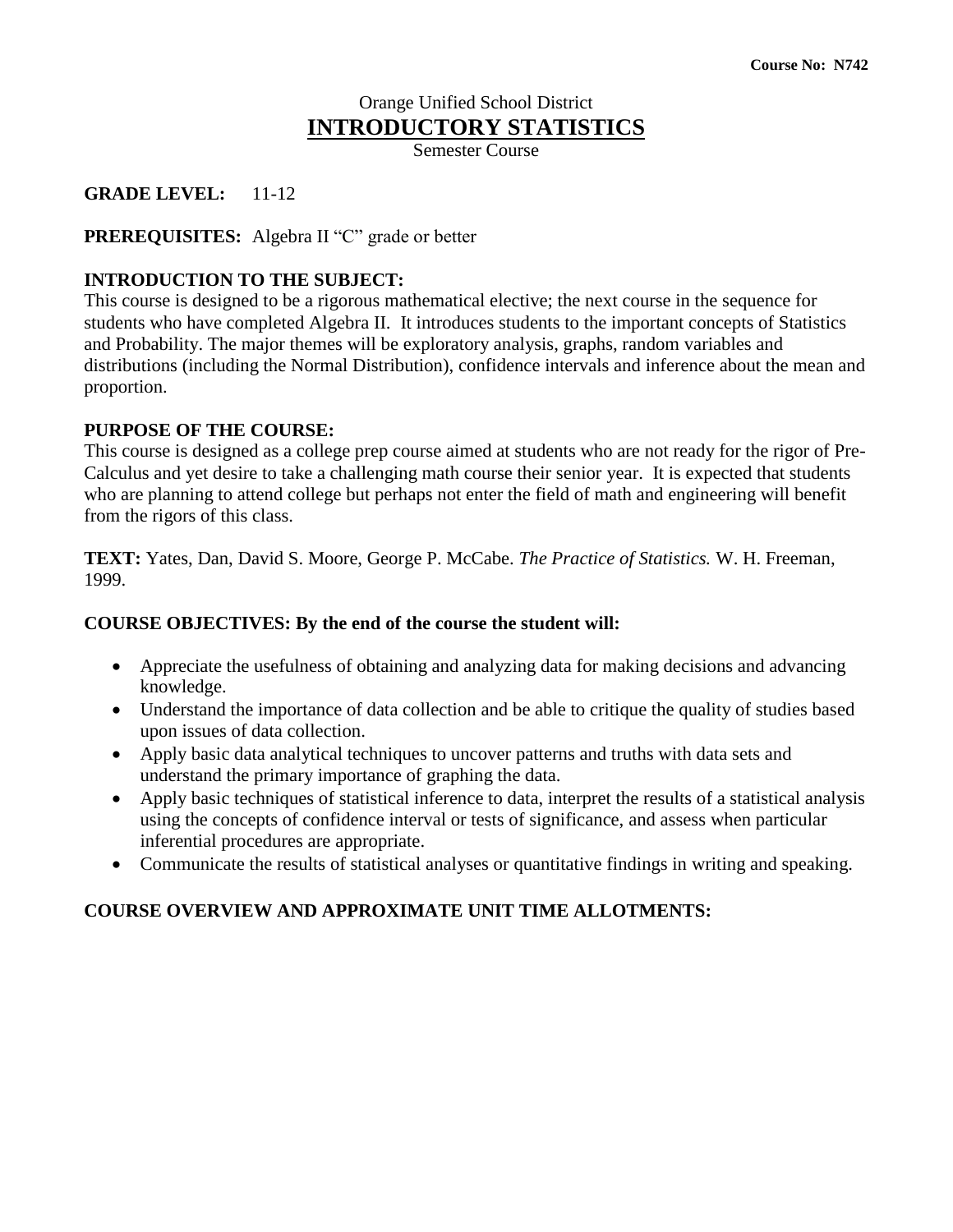| <b>Standard</b>                                            | Concept                                                                                                                                                                                                                                                                                                                                                                                                                                                                                                                                                                                                                                                                                                                                                       | <b>Text</b>                   | <b>Assessment</b>                                                                                                                                                                                                                                                                                                                                  | <b>Projects</b><br><b>Key Assignments</b>                                                                                                                                                                                                                                                                                                                                                                                                                                                                                                                                                                                                                                                                                                                                                                            |
|------------------------------------------------------------|---------------------------------------------------------------------------------------------------------------------------------------------------------------------------------------------------------------------------------------------------------------------------------------------------------------------------------------------------------------------------------------------------------------------------------------------------------------------------------------------------------------------------------------------------------------------------------------------------------------------------------------------------------------------------------------------------------------------------------------------------------------|-------------------------------|----------------------------------------------------------------------------------------------------------------------------------------------------------------------------------------------------------------------------------------------------------------------------------------------------------------------------------------------------|----------------------------------------------------------------------------------------------------------------------------------------------------------------------------------------------------------------------------------------------------------------------------------------------------------------------------------------------------------------------------------------------------------------------------------------------------------------------------------------------------------------------------------------------------------------------------------------------------------------------------------------------------------------------------------------------------------------------------------------------------------------------------------------------------------------------|
| Unit/<br><b>Standards</b><br>10,11,14<br>Exploring<br>data | Students learn how to<br>$\bullet$<br>display data graphically,<br>learn statistics vocabulary<br>Students learn to calculate<br>measures of central<br>tendency: mean, median,<br>mode. In addition they<br>learn variation: range,<br>variance, standard<br>deviation and quartiles.<br>Students discriminate<br>$\bullet$<br>graphical displays of<br>univariate data; using box<br>plots, stem and leaf plot,<br>histograms, frequency<br>tables, cumulative<br>frequency tables and time<br>plots. Students describe<br>graphical displays using<br>shape, center and spread<br>criteria.<br>Students compare<br>٠<br>distributions graphically;<br>students use their graphic<br>calculators to explore<br>various characteristics of<br>distributions. | Ch.1<br>Ch. 2 part 1          | Quizzes<br>Test 1,2 part 1<br>Homework:<br><b>Assessments: Quizzes</b><br>& Tests: Students will<br>demonstrate how to<br>uncover patterns in<br>data and understand<br>the usefulness of such<br>graphs and summary<br>statistics.<br>Written:<br>Readings and<br>Summaries:<br>A: For today's<br>graduate<br><b>B:</b> Wealth of Nations         | • Deceptive Graphs:<br>Students will collect an<br>example from a<br>newspaper or magazine in<br>which a graph has been<br>presented in a potentially<br>deceptive manner.<br>Identify the source from<br>which the graph was<br>taken; interpret the graph<br>using appropriate<br>statistical vocabulary.<br>Explain how it was drawn<br>deceptively, then fix it<br>using statistical methods<br>to show what the graph<br>actually looks like.<br>Activity1: Students will<br>interpret graphs:<br>determining descriptive<br>statistics. Also, they will<br>graph data, using a graph<br>of their choice and<br>describe the distribution<br>using shape, center and<br>spread.<br><b>Activity 2: Students</b><br>compare distributions,<br>find means and standard<br>deviations and interpret<br>the results. |
| Density<br>Curves<br>7,8                                   | • Density curves; students<br>will learn about the<br>difference between<br>discrete and continuous<br>random variables and<br>distributions.<br>Changes in distributions<br>٠<br>due to changes in<br>variation.<br>Z scores and the standard<br>normal distribution<br>• Normal probability plots<br>Review of exponents and<br>$\bullet$<br>series notation.                                                                                                                                                                                                                                                                                                                                                                                               | Ch. 2, part<br>$\overline{2}$ | Quizzes<br>Test 2<br>Homework<br>Students will learn and<br>show the usefulness of<br>the normal curve in<br>many real life<br>situations. Students<br>will organize and<br>analyze normal data<br>and be able to find<br>probabilities from<br>non-standard normal<br>situations.<br>Readings:<br>A: Normal Curve<br><b>B:</b> Standard Deviation | Activity 2B: Students<br>will solve many normal<br>problems, both standard<br>normal and nonstandard<br>by indicating mean,<br>standard deviation and<br>shading $P(x)$ .<br>Activity 2A: Students<br>$\bullet$<br>will solve problems using<br>the graphic calculator,<br>interpret and analyze the<br>results.                                                                                                                                                                                                                                                                                                                                                                                                                                                                                                     |
| Modeling<br>$(x,y)$ data                                   | Mathematical Modeling: x,y<br>data                                                                                                                                                                                                                                                                                                                                                                                                                                                                                                                                                                                                                                                                                                                            | Ch.3                          | Quizzes<br>Test 3                                                                                                                                                                                                                                                                                                                                  | Activity 3A:Students will<br>$\bullet$<br>compare two plots                                                                                                                                                                                                                                                                                                                                                                                                                                                                                                                                                                                                                                                                                                                                                          |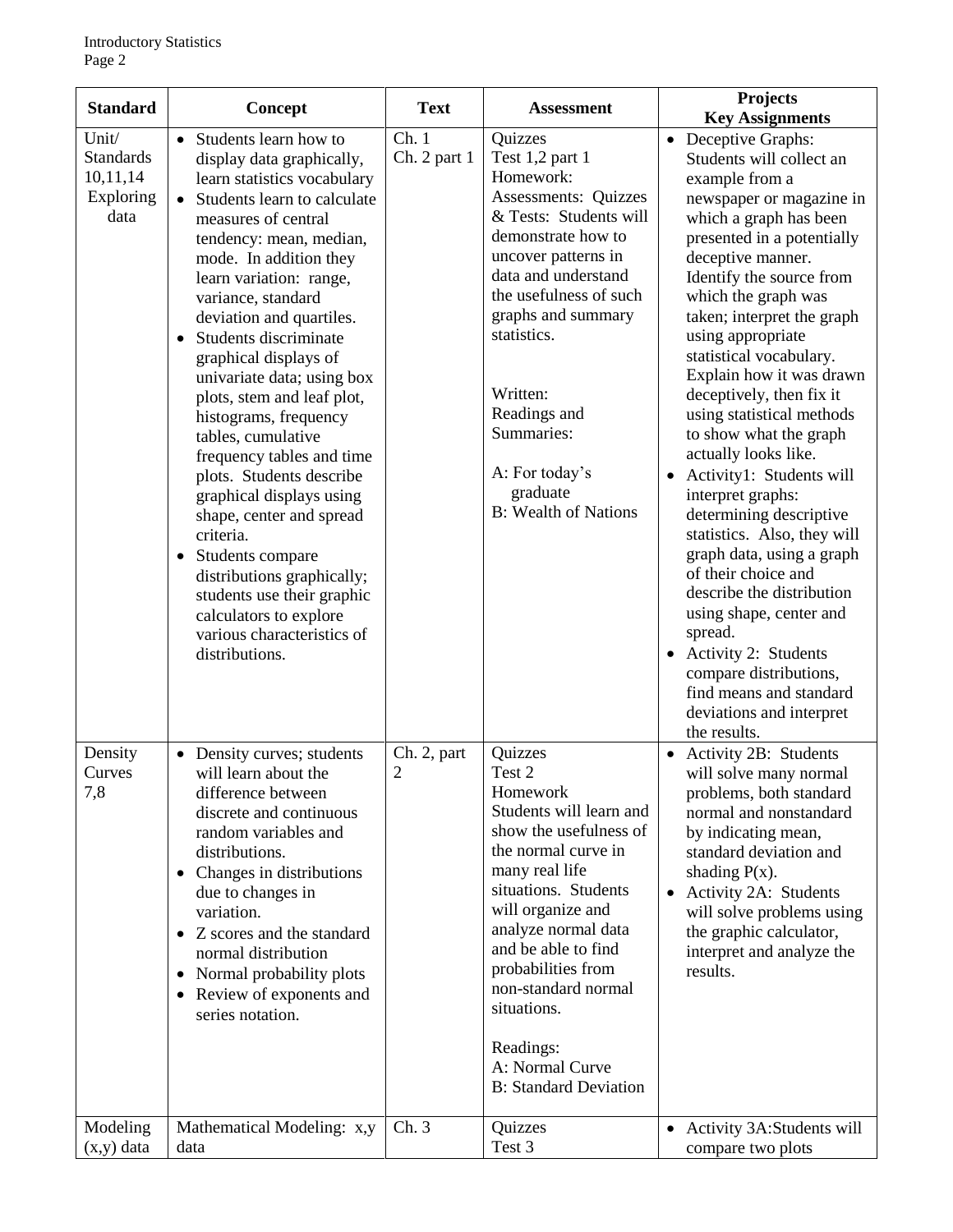| 12,13                                                               | • Exploring $(x,y)$ data as<br>explanatory and response<br>variables<br>Scatterplots<br>$\bullet$<br>Time series<br>Correlation<br>Regression and Line of<br><b>Best Fit</b><br>• Residual plots<br>• Influential points and<br>outliers                             |       | Homework<br>Assessments:<br>Students will be able<br>to graph and interpret<br>$(x,y)$ data. They will<br>uncover patterns and<br>understand the<br>importance of<br>correlation and<br>association of $(x,y)$<br>data.<br>Readings:<br>A: Correlation<br><b>B:</b> Scatterplots:<br>ouliers and influential<br>points.                               | comparing the strength of<br>a medicine. Students will<br>write up a comparison<br>using appropriate<br>statistical analysis.<br>Q3B: Students will write<br>a research paper about a<br>sports event using $(x,y)$<br>data. They will use the<br>computer to research and<br>then interpret their results.                                                         |
|---------------------------------------------------------------------|----------------------------------------------------------------------------------------------------------------------------------------------------------------------------------------------------------------------------------------------------------------------|-------|-------------------------------------------------------------------------------------------------------------------------------------------------------------------------------------------------------------------------------------------------------------------------------------------------------------------------------------------------------|---------------------------------------------------------------------------------------------------------------------------------------------------------------------------------------------------------------------------------------------------------------------------------------------------------------------------------------------------------------------|
| Patterns,<br>Random<br>Variables<br>and<br>Probabilit<br>y<br>1,2,3 | • Basic Rules of Probability<br><b>Random Variables</b><br>• Binomial and geometric<br>distributions<br>• Sampling distributions of<br>x-bar.<br>Simulation as an attempt<br>$\bullet$<br>to explain experimental<br>situations.<br>Sampling techniques<br>$\bullet$ | Ch.6  | Quizzes<br>Test 6<br>Homework<br>Assessments:<br>Students will find<br>probabilities and<br>understand their<br>usefulness in finding<br>models of real life<br>situations. In addition,<br>students will see the<br>primary importance of<br>finding probabilities<br>using concise<br>methods.<br>Readings:<br>A: Central Limit<br>Theorem: History | • Activity 6A-C: Students<br>will determine and<br>explain probabilities using<br>addition rule,<br>multiplication rule, and<br>conditional probability<br>rules.<br>Project: Students will<br>create a survey, sample<br>using random number<br>generators and organize<br>results. Students will use<br>and explain graphs, tables<br>and descriptive statistics. |
| Random<br>Variables<br>and Dis-<br>tributions                       | • Probability density $f(x)$<br>Expected values and<br>Var(x)                                                                                                                                                                                                        | Ch. 7 | Quizzes<br>Test 7<br>Homework<br><b>Assessments: Students</b><br>will utilize analytical<br>techniques to find<br>expected values and<br>variances of<br>probability models.<br>Students will analyze<br>their results and report<br>them using appropriate<br>vocabulary.<br>plots, tables and<br>interpreting results.<br>Exam: Standard<br>format. | Packet 7: Students will<br>discover models using<br>probability skills learned<br>from chapter 6. They will<br>determine the mean = $E(x)$<br>and $var(x)$ for each model<br>and where appropriate find<br>probabilities.                                                                                                                                           |
| Special<br>Dis-                                                     | • Binomial and Geometric                                                                                                                                                                                                                                             | Ch. 8 | Readings:<br>Casualties-                                                                                                                                                                                                                                                                                                                              | Investigation 8: Students<br>will work through an                                                                                                                                                                                                                                                                                                                   |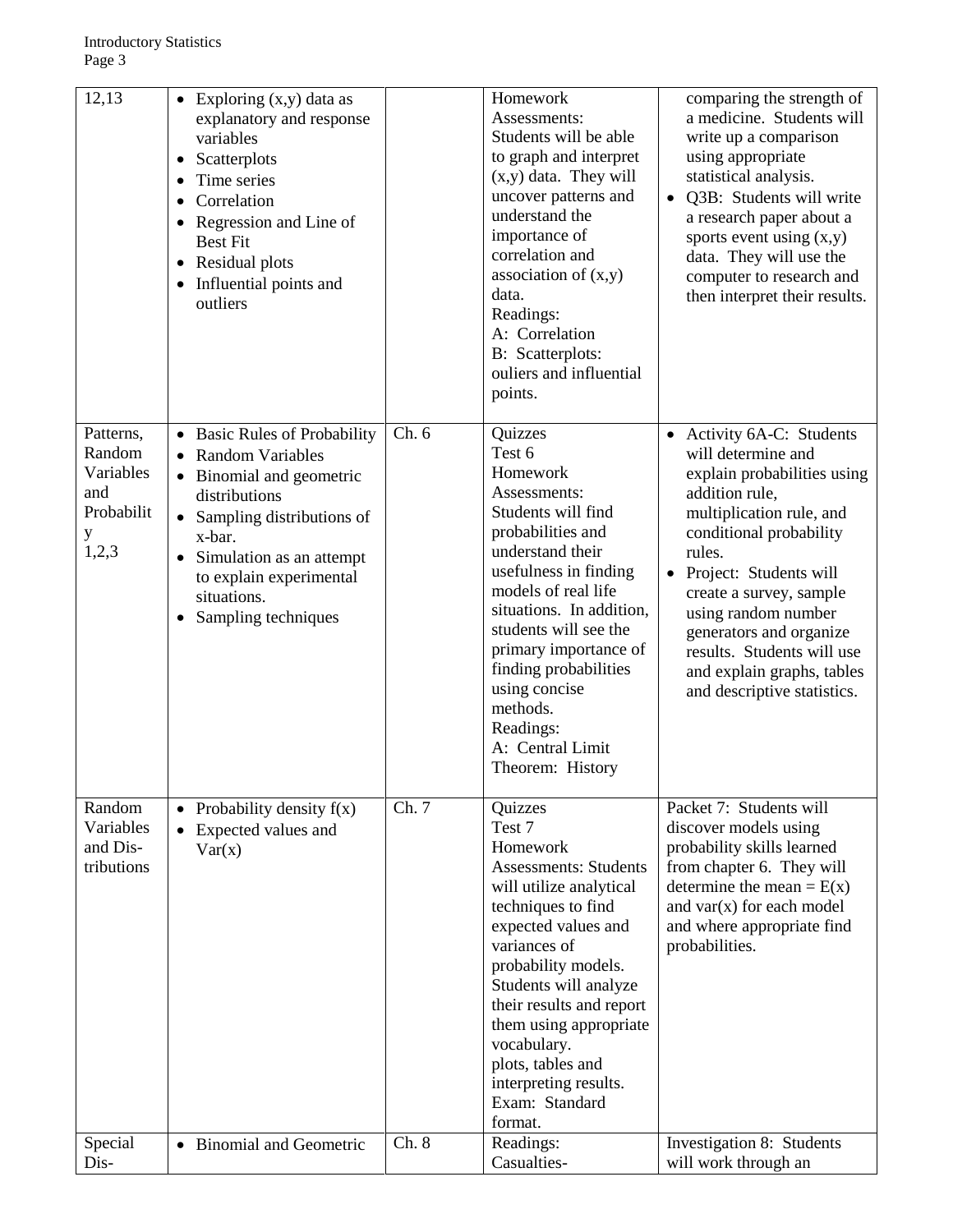| tributions                                                               |                                                                                                                                                                                                                   |          | Probabilities and<br>sampling.<br>Quizzes, Test 8,<br>Homework<br><b>Assessment: Students</b><br>will understand and<br>show that some<br>distributions have<br>special formulas due<br>to the fact that they are<br>so commonly studied.<br>Students will become<br>aware of and<br>appreciate the<br>usefulness of the<br><b>Binomial Distribution</b><br>and how to utilize it's<br>distribution to answer<br>many binomial<br>questions. | investigation using<br>simulation of binomial<br>variables. They will answer<br>questions and explain the<br>solution to problems that end<br>with Normal approx. to the<br>Binomial distribution.                                                                                                                 |
|--------------------------------------------------------------------------|-------------------------------------------------------------------------------------------------------------------------------------------------------------------------------------------------------------------|----------|----------------------------------------------------------------------------------------------------------------------------------------------------------------------------------------------------------------------------------------------------------------------------------------------------------------------------------------------------------------------------------------------------------------------------------------------|--------------------------------------------------------------------------------------------------------------------------------------------------------------------------------------------------------------------------------------------------------------------------------------------------------------------|
| Sampling<br>Dis-<br>tribution<br>and Confi-<br>dence<br><b>Intervals</b> | <b>Distributions</b><br>• Normal approximation to<br>Binomial $P(x)$ .<br>Sampling distributions of<br>$\bullet$<br>x-bar<br>Proportions<br>Means<br>$\bullet$<br>Central limit Theorem<br>• Confidence intervals | Ch. 9-10 | Quizzes<br><b>Test 9/10</b><br>Homework<br>Assessments:<br>Students will discover<br>the distribution of x-<br>bar and be able to find<br>probabilities based on<br>sample means.<br>Students will use<br>analytical techniques<br>to find confidence<br>intervals of means and<br>interpret the results<br>using statistics<br>vocabulary.                                                                                                  | Investigation 9: Students<br>$\bullet$<br>use the calculator to<br>generate normal random<br>variables. They table and<br>graph the mean of the<br>means and find and<br>interpret conclusions.<br>Activity 10: Students find<br>$\bullet$<br>several confidence<br>intervals for the mean.<br>Sample is included. |

\*\* Tests: Tests include both a multiple choice section and a free response where students show their work and receive partial credit for correct work. All assessments include an open ended question that allows students to explain their understanding of a major (standard) concept. Students who do not pass with a 70% or better can retake for a max grade of 70%.

\*\*\* Assessment driven instruction: Each test is gone over with students; problems that many students missed are reviewed and placed on the next test. Students know this and prepare using chapter review suggested problems. This in turn makes possible 'spiraling' and make tests partly cumulative.

(1) Technology is used for computation.

(2) Projects: Students will compose a Review Study Guide for Algebra II. This is planned because many seniors will be taking ACT and SAT tests. In addition they will take placement test at Jr. College and the ELM and EPT.

# **DATE OF CONTENT REVISION:** February 2009

**DATE OF CURRENT CONTENT REVISION:** January 2011